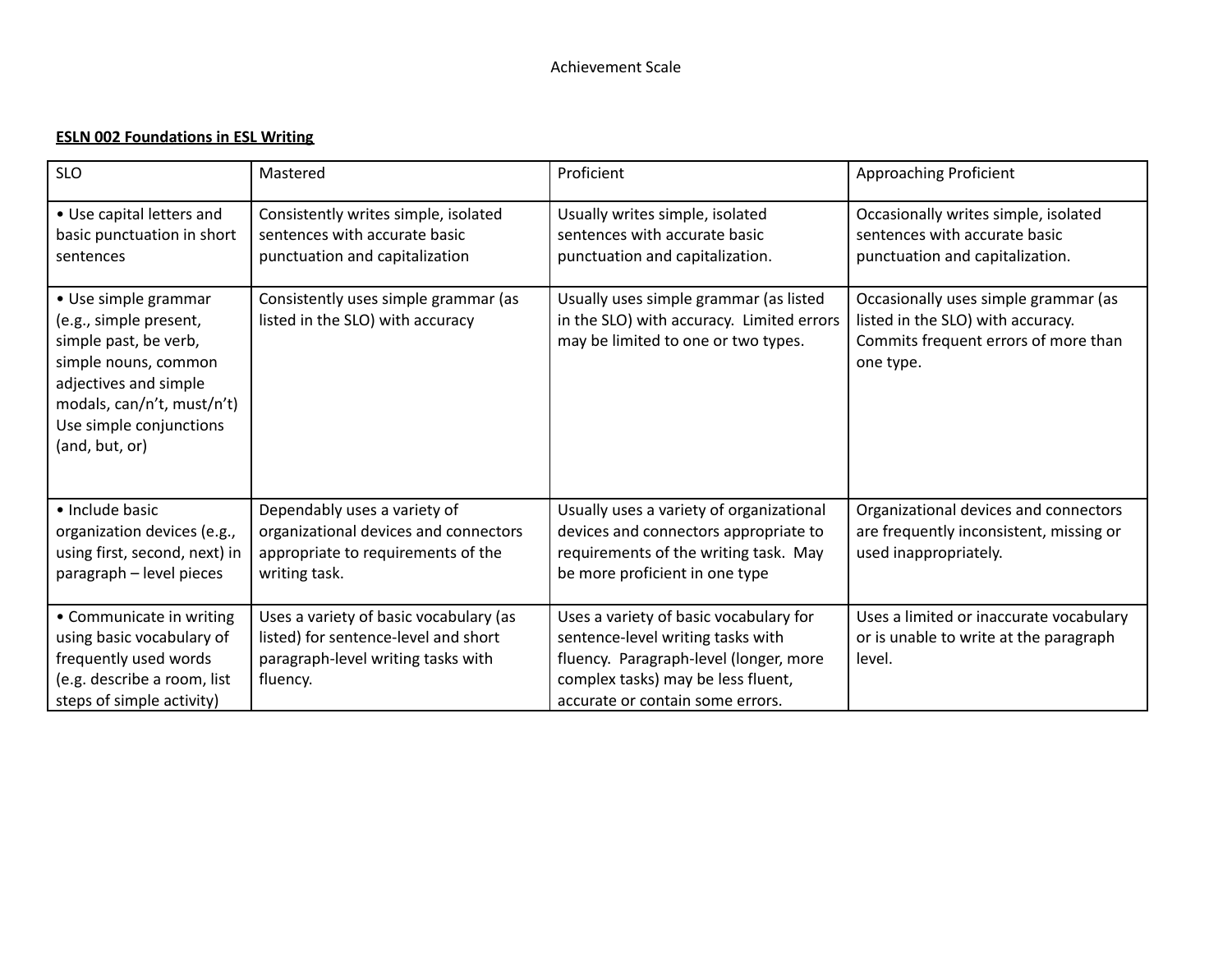## **ESLN 004 Foundations in ESL Reading**

| <b>SLO</b>                                                                                                                                                                                         | Mastered                                                                                                                               | Proficient                                                                                                                                                                                                    | Approaching Proficient                                                                                                                                                                |
|----------------------------------------------------------------------------------------------------------------------------------------------------------------------------------------------------|----------------------------------------------------------------------------------------------------------------------------------------|---------------------------------------------------------------------------------------------------------------------------------------------------------------------------------------------------------------|---------------------------------------------------------------------------------------------------------------------------------------------------------------------------------------|
| • Read and interpret short<br>sentence-length texts with<br>supportive visual cues &<br>familiar vocabulary such<br>as, signs, text messages,<br>social media, news<br>headlines, directions, etc. | Accurately captures the meaning of<br>short sentence-length texts with<br>supportive visual cues & familiar<br>vocabulary and subject. | Captures the meaning of short<br>sentence-length texts with supportive<br>visual cues & familiar vocabulary and<br>subject with few misunderstandings that<br>are rectified with support or<br>clarification. | Partially captures meaning of short<br>sentence-length texts with supportive<br>visual cues & familiar vocabulary.<br>Misunderstandings persist despite<br>support and clarification. |
| • Interpret visual material<br>such as simple charts,<br>graphs.                                                                                                                                   | Demonstrates accurate understanding<br>of visual material such as simple charts,<br>graphs.                                            | Demonstrates understanding of visual<br>material such as simple charts, graphs<br>with few misunderstandings that are<br>rectified with support or clarification.                                             | Demonstrates partial understanding of<br>visual material such as simple charts,<br>graphs. Misunderstandings persist<br>despite support and clarification.                            |
| • Read and respond to<br>multi-sentence texts of<br>general and personal<br>topics                                                                                                                 | Responds appropriately with answers<br>informed by the reading of<br>multi-sentence texts of general and<br>personal topics            | Responds appropriately with answers<br>informed by the reading                                                                                                                                                | Responds partially or inaccurately<br>despite support, clarification or multiple<br>attempts.                                                                                         |
| • Recognize vocabulary in<br>reading passages                                                                                                                                                      | Recently introduced vocabulary is<br>recognized in reading passages and<br>contributes to overall understanding                        | Most recently introduced vocabulary is<br>recognized in reading passages and<br>contributes to overall understanding                                                                                          | Few recently introduced vocabulary is<br>recognized in reading passages and<br>contributes to overall understanding                                                                   |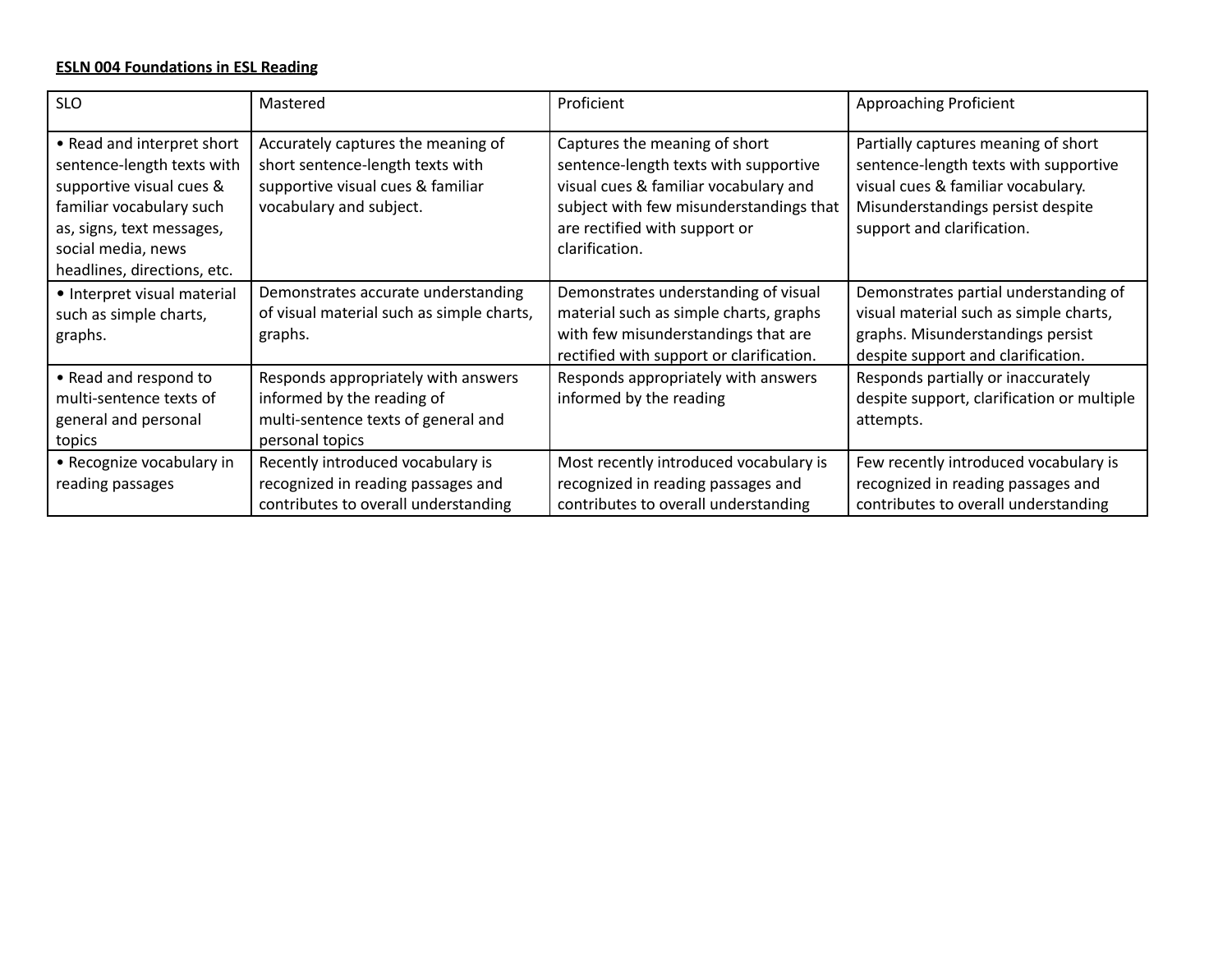## **ESLN 006 Foundations in ESL Speaking/Listening**

| <b>SLO</b>                                                                                       | Mastered                                                                                                                                                                     | Proficient                                                                                                                                                                                 | <b>Approaching Proficient</b>                                                                                                                           |
|--------------------------------------------------------------------------------------------------|------------------------------------------------------------------------------------------------------------------------------------------------------------------------------|--------------------------------------------------------------------------------------------------------------------------------------------------------------------------------------------|---------------------------------------------------------------------------------------------------------------------------------------------------------|
| • Follow slow, carefully<br>articulated speech with<br>long pauses to assimilate<br>meaning.     | Able to comprehend slow, carefully<br>articulated speech provided they are<br>allowed long pauses to assimilate<br>meaning.                                                  | Able to comprehend slow, carefully<br>articulated speech with some repetition<br>or clarification by the speaker                                                                           | Partially follows slow, carefully<br>articulated speech with some repetition<br>or clarification by the speaker. Some<br>misunderstandings may persist. |
| · Recognize concrete<br>information on familiar<br>topics, delivered in slow<br>and clear speech | Demonstrates understanding of main<br>ideas and details. Misunderstandings<br>are limited to unfamiliar topics,<br>vocabulary & idioms or unclear speech.                    | Demonstrates understanding of most<br>ideas and details with some repetition<br>or clarification by the speaker                                                                            | Demonstrates partial understanding of<br>main ideas and some details. Some<br>misunderstandings may persist despite<br>repetition and clarification     |
| • Can produce simple<br>mainly isolated phrases<br>about people and places.                      | Able to produce simple phrases about<br>people and places using basic<br>vocabulary. Pronunciation and simplified<br>structures may interfere slightly with<br>understanding | Able to produce simple phrases about<br>people and places using basic<br>vocabulary. Pronunciation and simplified<br>structures may interfere and require<br>speaker to repeat and clarify | Able to produce single-word or<br>memorized phrases. Misunderstanding<br>due to pronunciation and simplified<br>structures may persist.                 |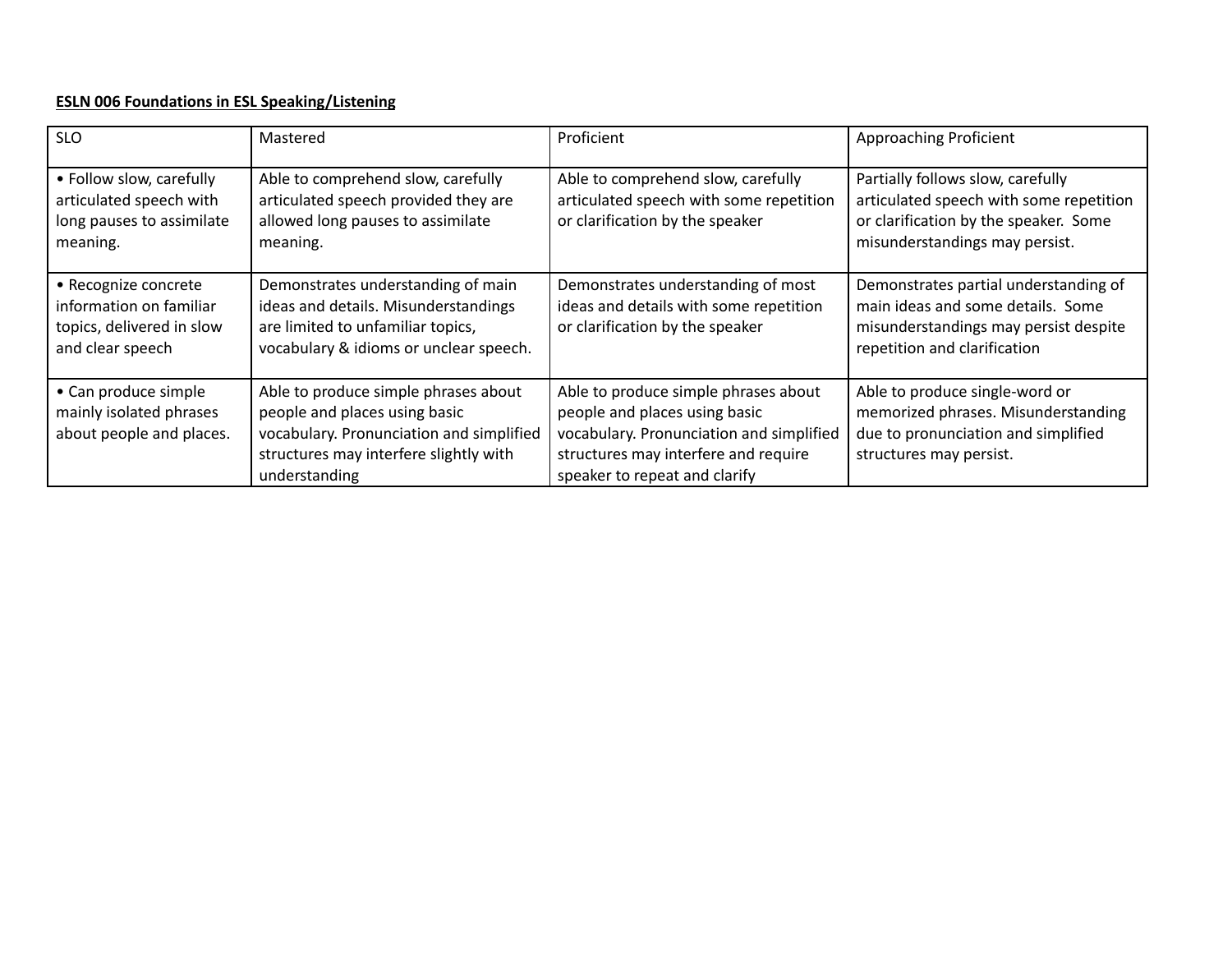# **ESLN 012/112 Beginning ESL Writing**

| <b>SLO</b>                                                                                                                                                                          | Mastered                                                                                                                                                                                                                                             | Proficient                                                                                                                                                                                                  | Approaching Proficient                                                                                                                                                                                                                       |
|-------------------------------------------------------------------------------------------------------------------------------------------------------------------------------------|------------------------------------------------------------------------------------------------------------------------------------------------------------------------------------------------------------------------------------------------------|-------------------------------------------------------------------------------------------------------------------------------------------------------------------------------------------------------------|----------------------------------------------------------------------------------------------------------------------------------------------------------------------------------------------------------------------------------------------|
| • Write and edit simple,<br>compound and some<br>complex sentences in a<br>variety of verb tenses<br>using simple connectors<br>(because, then)                                     | Consistently demonstrates ability to<br>write comprehensible compound and<br>complex sentences accurately using a<br>variety of verb tenses and connectors.<br>Able to notice some errors and<br>self-correct to improve accuracy and<br>complexity. | Usually capable of writing<br>comprehensible compound and complex<br>sentences accurately using a variety of<br>verb tenses and connectors. Able to<br>improve accuracy and complexity<br>through feedback. | Writing is produced at the word or<br>phrase level or becomes inaccurate at<br>the complex sentence level.<br>Demonstrates limited ability. May<br>notice some errors, but unable to<br>improve accuracy and complexity<br>despite feedback. |
| • Write related sentences<br>to produce an organized<br>paragraph on a specific<br>topic (e.g. brief biography<br>or description of family,<br>recent travel, familiar<br>location) | Produces organized, coherent<br>paragraphs on topics listed with minimal<br>errors.                                                                                                                                                                  | Produces simple paragraphs on topics<br>listed with slight errors.                                                                                                                                          | Writes about topics as a list of<br>information. Information is presented<br>as disconnected pieces, or with missing<br>information.                                                                                                         |
| • Revise a paragraph to<br>make it clearer with<br>stronger support                                                                                                                 | Able to improve complexity and<br>accuracy by adding details or expanding<br>topics in subsequent drafts, given<br>feedback and direction.                                                                                                           | Able to improve organization and<br>coherence given feedback and direction.                                                                                                                                 | Intensive, continued feedback and<br>direction may only slightly improve<br>subsequent drafts.                                                                                                                                               |
| • Use basic vocabulary in<br>writing                                                                                                                                                | Incorporates newly acquired vocabulary<br>in the correct context as well as a<br>narrow repertoire of previously acquired<br>words.                                                                                                                  | Controls a narrow repertoire of words<br>limited to everyday topics such as those<br>listed in the SLO                                                                                                      | Controls a limited repertoire of words<br>restricted to an inadequate range of<br>topics.                                                                                                                                                    |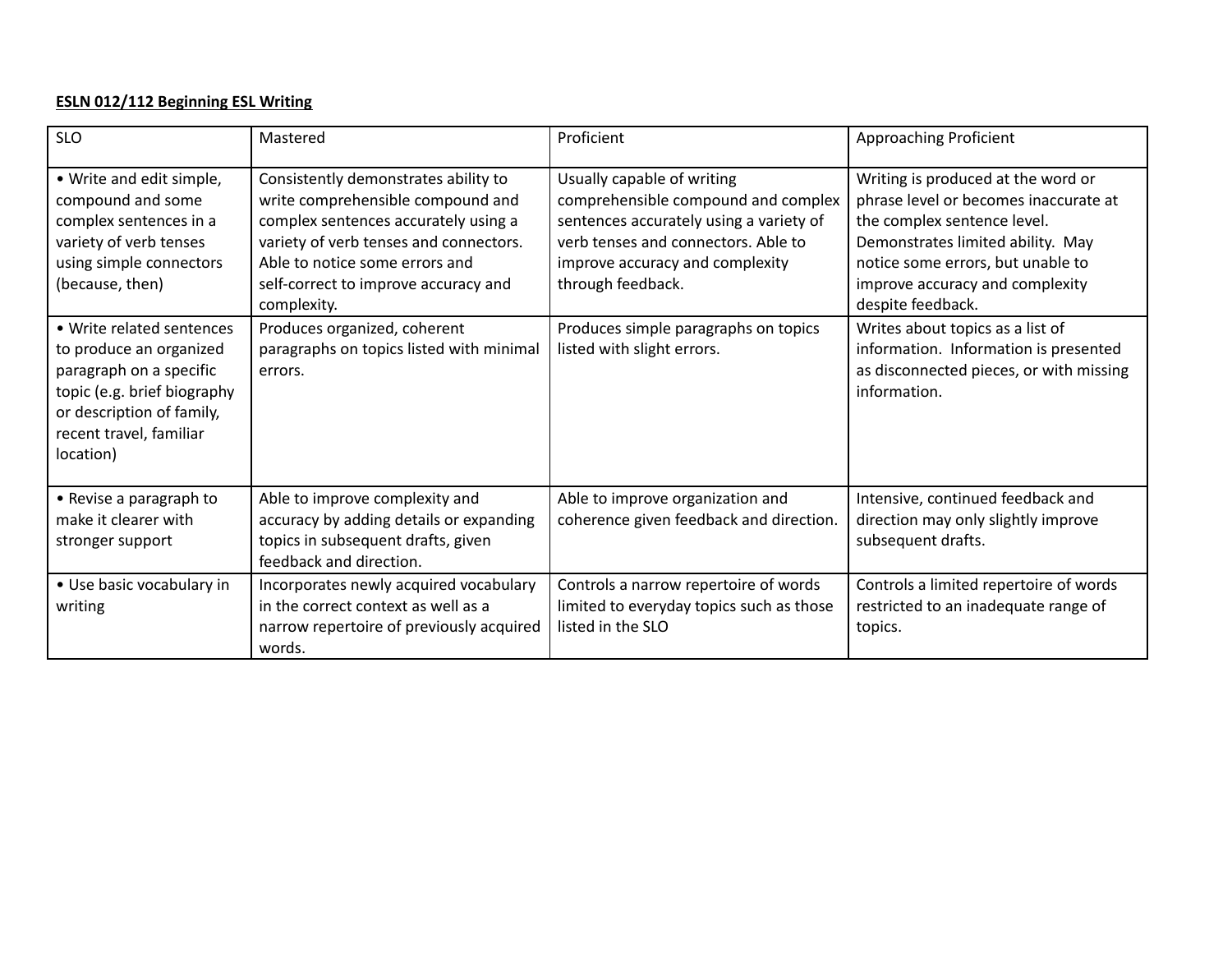# **ESLN 014/114 Beginning ESL Reading**

| <b>SLO</b>                                                                                                                                                                               | Mastered                                                                                                                                                                  | Proficient                                                                                                                                                           | Approaching Proficient                                                                                                                                             |
|------------------------------------------------------------------------------------------------------------------------------------------------------------------------------------------|---------------------------------------------------------------------------------------------------------------------------------------------------------------------------|----------------------------------------------------------------------------------------------------------------------------------------------------------------------|--------------------------------------------------------------------------------------------------------------------------------------------------------------------|
| • Understand texts<br>describing people, places,<br>everyday life, and culture,<br>etc., provided that they<br>are written in simple<br>language.                                        | Demonstrates understanding of main<br>ideas and details of listed topics.<br>Misunderstandings are limited to<br>complexity or unfamiliar topics,<br>vocabulary & idioms. | Demonstrates understanding of most<br>ideas and details with some support                                                                                            | Demonstrates partial understanding of<br>main ideas and some details. Some<br>misunderstandings may persist despite<br>support.                                    |
| • Understand information<br>given in illustrated<br>brochures and maps, e.g.<br>the principal attractions of<br>a city or area.                                                          | Demonstrates understanding of detailed<br>information given in illustrated<br>brochures and maps                                                                          | Demonstrates understanding of most<br>information with some support                                                                                                  | Demonstrates partial understanding of<br>information. Some misunderstandings<br>may persist despite support                                                        |
| • Understand the main<br>points in short news items<br>on subjects of personal<br>interest (e.g. sport,<br>celebrities).                                                                 | Demonstrates understanding of main<br>ideas and details of listed topics.<br>Misunderstandings are limited to<br>complexity or unfamiliar topics,<br>vocabulary & idioms. | Demonstrates understanding of most<br>ideas and details with some support or<br>repeated readings                                                                    | Demonstrates partial understanding of<br>main ideas and some details. Some<br>misunderstandings may persist despite<br>support or repeated readings                |
| • Understand a short<br>factual description or<br>report within his/her own<br>field, provided that it is<br>written in simple language<br>and does not contain<br>unpredictable detail. | Demonstrates understanding of main<br>ideas and details of listed topics.<br>Misunderstandings are limited to<br>complexity or unfamiliar topics,<br>vocabulary & idioms. | Demonstrates understanding of most<br>ideas and details with some repetition<br>or clarification by the speaker                                                      | Demonstrates partial understanding of<br>main ideas and some details. Some<br>misunderstandings may persist despite<br>support or repeated readings                |
| • Understand written<br>instructions over common<br>classroom and daily life<br>tasks                                                                                                    | Consistently able to follow written<br>instructions and directions.                                                                                                       | Usually able to follow written<br>instructions and directions.<br>Misunderstandings or partial<br>understanding can be overcome with<br>support or multiple readings | Seldom able to follow written<br>instructions and directions.<br>Misunderstandings or partial<br>understanding may persist despite<br>support or multiple readings |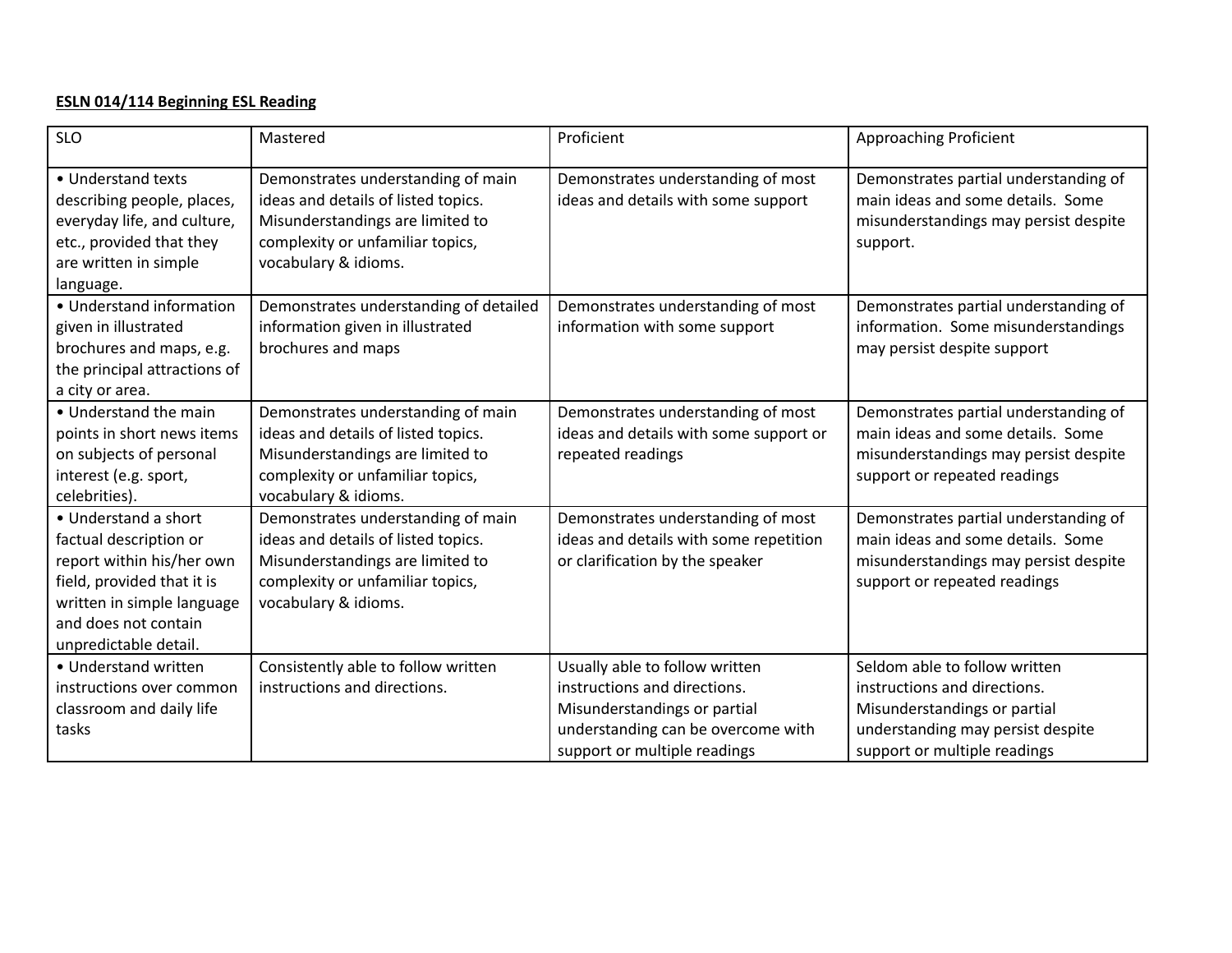# **ESLN 016/116 Beginning ESL Speaking/Listening**

| <b>SLO</b>                                                                                                                                                                                                                                          | Mastered                                                                                                                                                                                                                                                         | Proficient                                                                                                                                                                                                            | <b>Approaching Proficient</b>                                                                                                                                                                                                        |
|-----------------------------------------------------------------------------------------------------------------------------------------------------------------------------------------------------------------------------------------------------|------------------------------------------------------------------------------------------------------------------------------------------------------------------------------------------------------------------------------------------------------------------|-----------------------------------------------------------------------------------------------------------------------------------------------------------------------------------------------------------------------|--------------------------------------------------------------------------------------------------------------------------------------------------------------------------------------------------------------------------------------|
| •Understand phrases and<br>expressions related to areas<br>of most immediate priority<br>(e.g. very basic personal and<br>family information, shopping,<br>local geography,<br>employment), provided<br>speech is clearly and slowly<br>articulated | Consistently demonstrates full<br>understanding of the type listed.                                                                                                                                                                                              | Usually demonstrates a full to high level<br>of understanding of the type listed.                                                                                                                                     | Occasionally demonstrates a high level<br>of understanding. Frequently<br>demonstrates partial understanding.<br>Understanding may be limited to some<br>of the types listed, while others are<br>beyond current ability.            |
| • Follow simple, sustained<br>conversation and respond to<br>main ideas and details.                                                                                                                                                                | Easily follows simple, sustained<br>conversation and responds (e.g.<br>asking relevant questions to prolong<br>conversation, accurately answering<br>questions regarding to main ideas<br>and details)                                                           | Follows most sustained conversation<br>and responds (e.g. asking relevant<br>questions to prolong conversation,<br>accurately answering questions<br>regarding to main ideas and details)                             | Follows brief conversations. Spoken<br>interactions may be limited to a passive<br>listener's role due to partial<br>understanding or restrictions imposed<br>by listening ability (not personality traits<br>such as shyness)       |
| • Can give a simple<br>description or presentation<br>over people, living or working<br>conditions, daily routines.<br>likes/dislikes etc. as a short<br>series of simple phrases and<br>sentences linked into a list.                              | Easily and fluently presents<br>information on topics listed in an<br>intelligible, easy to follow speech.<br>Control of vocabulary, audience<br>engagement enhances the<br>presentation demonstrating<br>practiced mastery of subject and<br>presentation style | Can present information on topics listed<br>in an intelligible, easy to follow speech.                                                                                                                                | Limits on relevant vocabulary,<br>grammatical accuracy, presentation<br>style, prevent the speaker from<br>delivering an effective presentation or<br>affect audience ability to understand.                                         |
| • Speak understandably with<br>minimal repetition (using<br>well-known words and<br>phrases over familiar topics;<br>understanding of may suffer<br>when using unfamiliar<br>vocabulary and less<br>rehearsed topics)                               | Approaching fluency in brief<br>one-on-one conversations of the type<br>described.                                                                                                                                                                               | Speaking ability interferes minimally<br>with the listener's understanding in brief<br>one-on-one conversations of the type<br>described. Speaker is able to clarify<br>misunderstandings with minimal<br>repetition. | Speaking ability often interferes with<br>the listener's understanding in brief<br>one-on-one conversations of the type<br>described. Speaker is often unable to<br>clarify misunderstandings or requires<br>substantial repetition. |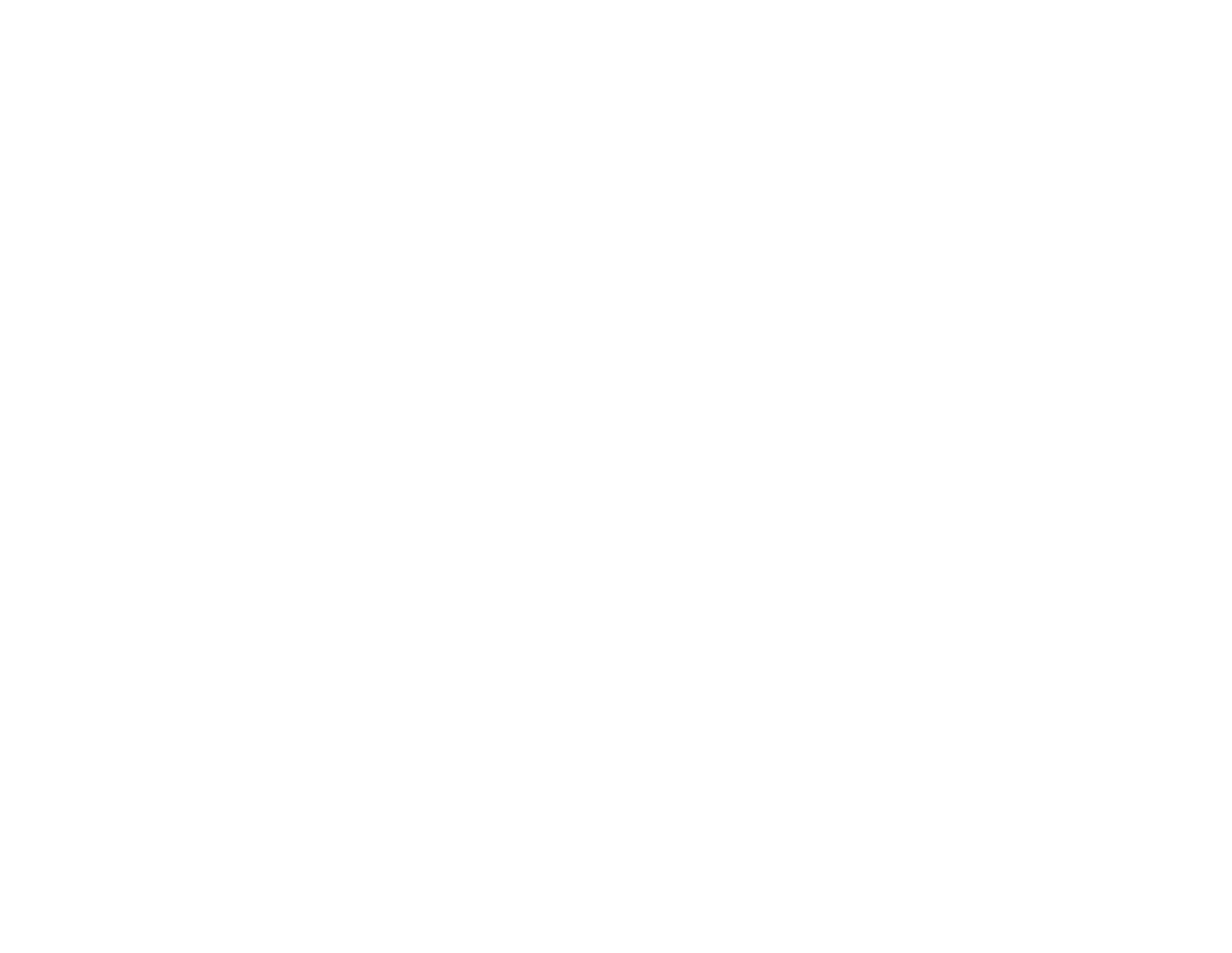#### **ESLN 022/212 Intermediate ESL Writing**

| <b>SLO</b>                                                                                                                                                               | Mastered                                                                                                                                                                                                                                                       | Proficient                                                                                                                                                                                                                                           | <b>Approaching Proficient</b>                                                                                                                                                                                                                                          |
|--------------------------------------------------------------------------------------------------------------------------------------------------------------------------|----------------------------------------------------------------------------------------------------------------------------------------------------------------------------------------------------------------------------------------------------------------|------------------------------------------------------------------------------------------------------------------------------------------------------------------------------------------------------------------------------------------------------|------------------------------------------------------------------------------------------------------------------------------------------------------------------------------------------------------------------------------------------------------------------------|
| • Write multiple simple<br>paragraphs (i.e., focused<br>on one topic, good<br>support, connections<br>between sentences and<br>ideas, sentence variety).                 | Consistently demonstrates ability to<br>write multiple simple paragraphs of the<br>type described.                                                                                                                                                             | Usually capable of writing multiple<br>simple paragraphs of the type<br>described. Able to improve accuracy and<br>complexity through feedback.                                                                                                      | Writing is produced at the sentence<br>level as a list or paragraphs lacking<br>coherence, organization, internal logic<br>or contain an abundance of errors.                                                                                                          |
| • Write a<br>paragraph-length essay in<br>a short time (30 minutes)<br>(e.g. summarize or write<br>brief report known facts)                                             | Able to produce an organized, coherent<br>paragraph over known information in a<br>limited time. May contain a higher<br>degree of performance errors than<br>untimed compositions, but shows<br>evidence of review and attempted<br>self-correction           | Able to produce an organized, coherent<br>paragraph over known information in a<br>limited time. May contain a higher<br>degree of performance errors than<br>untimed compositions, but shows<br>evidence of review and attempted<br>self-correction | Partially able to complete a paragraph,<br>but may lack details, organization,<br>coherence or contain an abundance of<br>errors that were left unreviewed.                                                                                                            |
| • Write a text on a topical<br>subject of personal<br>interest, using simple<br>language to list<br>advantages and<br>disadvantages, give and<br>justify his/her opinion | Consistently demonstrates ability to<br>write multiple simple paragraphs of the<br>type described.                                                                                                                                                             | Usually capable of writing multiple<br>simple paragraphs of the type<br>described. Able to improve accuracy and<br>complexity through feedback.                                                                                                      | Writing is produced at the sentence<br>level as a list or paragraphs lacking<br>coherence, organization, internal logic<br>or contain an abundance of errors.                                                                                                          |
| • Revise their own writing<br>to make their paragraphs<br>clear and easy to read<br>• Use and edit<br>intermediate grammar,<br>including some complex<br>sentence forms  | Able to improve accuracy and<br>complexity through self-correction over<br>multiple drafts.<br>Accurately uses a repertoire of<br>frequently used "routines" and patterns<br>associated with common situations and<br>topics listed. Demonstrates a repertoire | Able to improve accuracy and<br>complexity through feedback over<br>multiple drafts.<br>Uses reasonably accurately a repertoire<br>of frequently used "routines" and<br>patterns associated with common<br>situations and topics listed.             | Multiple drafts often results in minimal<br>improvement or repeated errors despite<br>feedback and support<br>Frequently uses basic sentence patterns.<br>More complex forms are often used<br>inaccurately or incompletely.<br>Repertoire of vocabulary is incomplete |
| • Use intermediate<br>vocabulary to express<br>themselves with some<br>circumlocution                                                                                    | of vocabulary to express themselves<br>with some circumlocution                                                                                                                                                                                                | Demonstrates a repertoire of vocabulary<br>to express themselves with some<br>circumlocution                                                                                                                                                         | to produce written works over the listed<br>topics or under expected circumstances                                                                                                                                                                                     |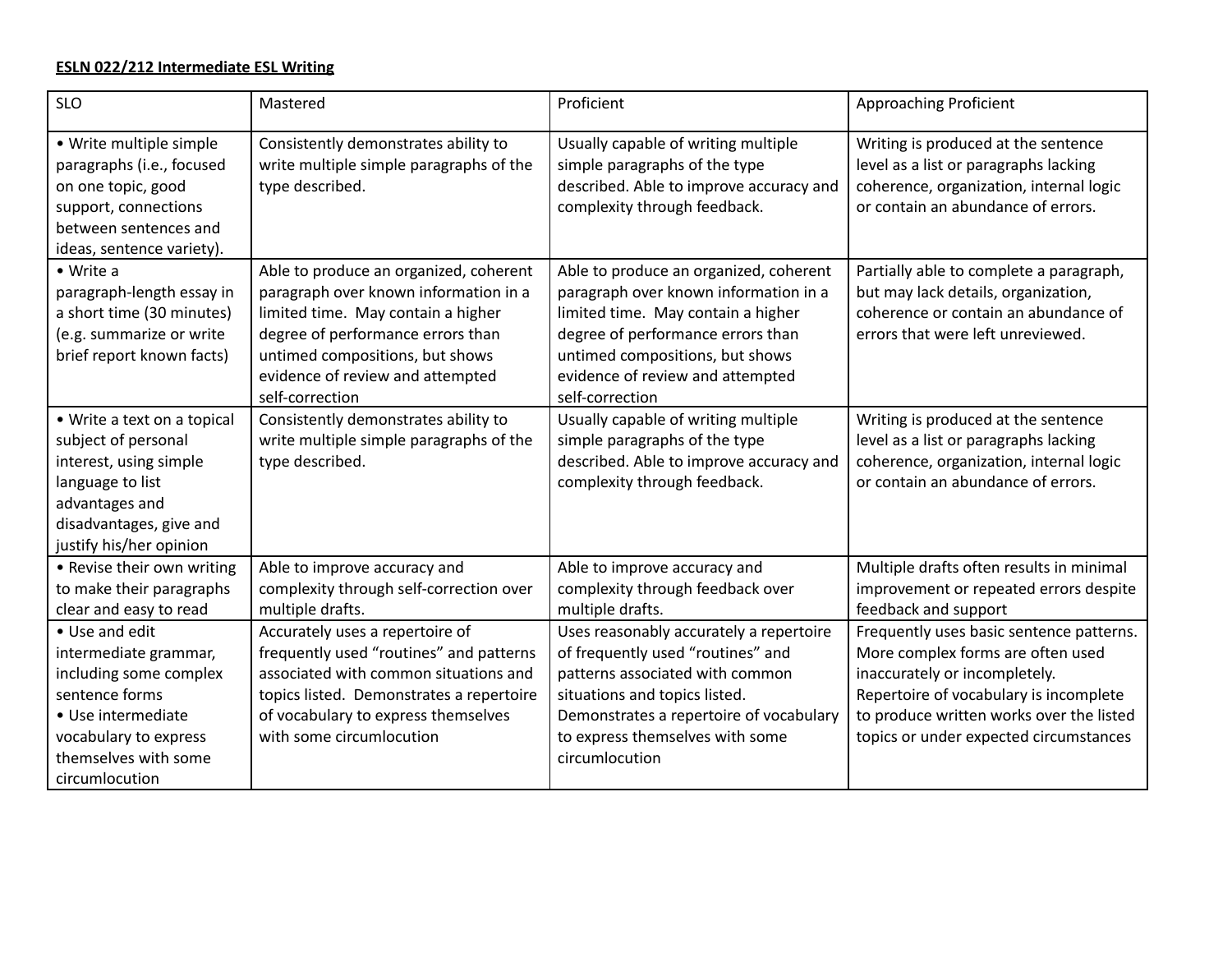#### **ESLN 024/214 Intermediate ESL Reading**

| <b>SLO</b>                                                                                                                                                                                          | Mastered                                                                                                                                                                                                                                           | Proficient                                                                                                                                  | Approaching Proficient                                                                                                                                                                                |
|-----------------------------------------------------------------------------------------------------------------------------------------------------------------------------------------------------|----------------------------------------------------------------------------------------------------------------------------------------------------------------------------------------------------------------------------------------------------|---------------------------------------------------------------------------------------------------------------------------------------------|-------------------------------------------------------------------------------------------------------------------------------------------------------------------------------------------------------|
| • Read straightforward<br>factual texts on subjects<br>related to his/her field,<br>personal interest, news of<br>familiar topics such as<br>sports, with a satisfactory<br>level of comprehension. | Demonstrates understanding of the gist<br>of texts of the type listed with little need<br>of support or repeated readings.                                                                                                                         | Demonstrates understanding of the gist<br>of texts of the type listed with some<br>level of support or repeated readings.                   | Demonstrates partial understanding of<br>the gist of texts, or able to understand<br>the gist of more simplistic texts or<br>subjects. Some misunderstandings may<br>persist despite support.         |
| • Pick out main ideas and<br>details of short texts as<br>described above.                                                                                                                          | Demonstrates understanding of main<br>ideas and details of listed topics.<br>Misunderstandings are limited to<br>advanced level of text, unfamiliar topics,<br>vocabulary & idioms.                                                                | Demonstrates understanding of most<br>ideas and details with some support,                                                                  | Demonstrates partial understanding of<br>main ideas and some details. Some<br>misunderstandings may persist despite<br>support,                                                                       |
| • Follow a list of rules or<br>directions expressed in full<br>sentences or multiple<br>paragraphs.                                                                                                 | Able to follow written rules or directions<br>as they appear in full sentences or<br>multiple paragraphs with great accuracy<br>and detail.                                                                                                        | Able to follow written rules or directions<br>as they appear in full sentences or<br>multiple paragraphs with great accuracy<br>and detail. | Able to follow written rules or directions<br>if they are bulleted short phrases, but<br>shows difficulty with full sentences and<br>multiple paragraphs,                                             |
| • Follow plot in short<br>fiction and non-fiction<br>texts.                                                                                                                                         | Demonstrates understanding of plot or<br>story-line short fiction and nonfiction<br>works. Shows understanding of works<br>which may be longer, more nuanced, or<br>convey unexpected meaning with more<br>complex rhetorical and textual devices, | Demonstrates understanding of plot or<br>story-line short fiction and nonfiction<br>works.                                                  | Is nearing full understanding of plot<br>points in short fiction and nonfiction<br>works. Length of the piece, complexity<br>of sentence structure or organization<br>may prevent full understanding. |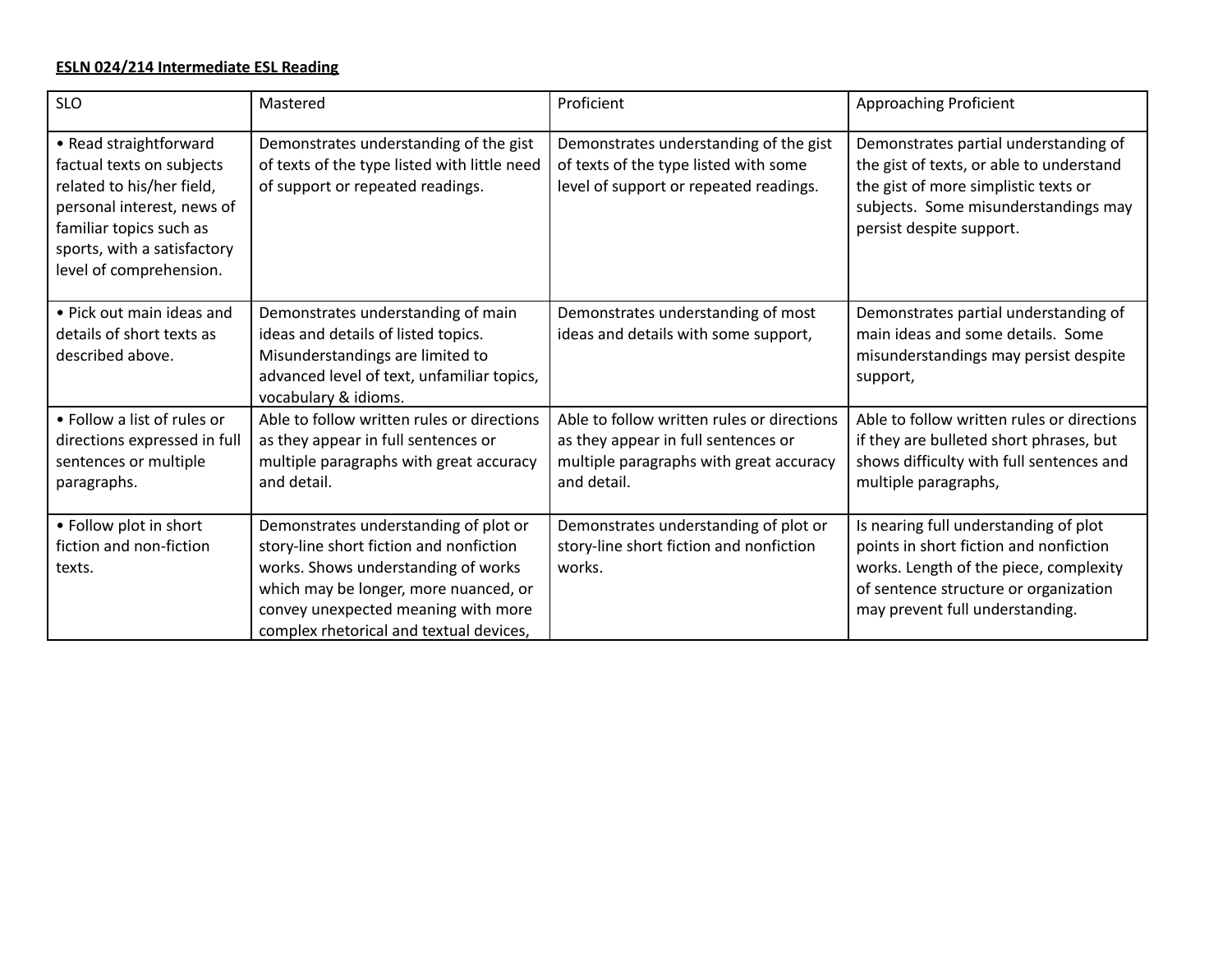# **ESLN 026/216 Intermediate ESL Speaking/Listening**

| <b>SLO</b>                                                                                                                                                                                                                            | Mastered                                                                                                                                                                                                                                    | Proficient                                                                                                                                                                                           | <b>Approaching Proficient</b>                                                                                                             |
|---------------------------------------------------------------------------------------------------------------------------------------------------------------------------------------------------------------------------------------|---------------------------------------------------------------------------------------------------------------------------------------------------------------------------------------------------------------------------------------------|------------------------------------------------------------------------------------------------------------------------------------------------------------------------------------------------------|-------------------------------------------------------------------------------------------------------------------------------------------|
| • Understand<br>straightforward factual<br>information about<br>common everyday topics,<br>identifying both general<br>messages and specific<br>details, provided speech is<br>clearly articulated in a<br>generally familiar accent. | Demonstrates full understanding of a<br>sufficient range of topics and in familiar<br>academic and social situations.                                                                                                                       | Demonstrates reasonable understanding<br>of a sufficient range of topics and in<br>familiar academic and social situations                                                                           | Inconsistently demonstrates reasonable<br>understanding, indicating a limited<br>range of topics or situations                            |
| • Understand the main<br>points of clear standard<br>speech on familiar matters<br>regularly encountered in<br>work, school, leisure etc.,<br>including short narratives                                                              | Demonstrates full understanding of<br>main points and some details of a<br>speech or presentation that covers the<br>topics and situations such as those<br>listed.                                                                         | Demonstrates reasonable main points<br>and some details of a speech or<br>presentation that covers the topics and<br>situations such as those listed.                                                | Demonstrates insufficient understanding<br>or inconsistent understanding of main<br>points of expected topics and situations.             |
| • Follow complex,<br>sustained conversation<br>with multiple participants<br>and respond to main ideas<br>and details.                                                                                                                | Easily follows complex, sustained<br>conversation and responds (e.g. asking<br>relevant questions to prolong<br>conversation, accurately answering<br>questions regarding to main ideas and<br>details)                                     | Follows most complex sustained<br>conversation and responds (e.g. asking<br>relevant questions to prolong<br>conversation, accurately answering<br>questions regarding to main ideas and<br>details) | Follows simple conversations or parts of<br>sustained complex conversations. May<br>have difficulty engaging as an active<br>participant. |
| • Sustain a straightforward<br>description with<br>reasonably fluency of one<br>of a variety of familiar<br>subjects, presenting it as a<br>linear sequence of points                                                                 | Present a straightforward description<br>with ease and fluency. Presentation is<br>organized in a linear sequence of points<br>and presented using presentation skills<br>with a level of practice that enhances<br>audience understanding. | Present a straightforward description<br>with reasonable fluency. Presentation is<br>organized in a linear sequence of points<br>and presented using practiced<br>presentation skills.               | Able to present simplified description<br>lacking detail, organization. Fluency and<br>presentation skills are below<br>expectations.     |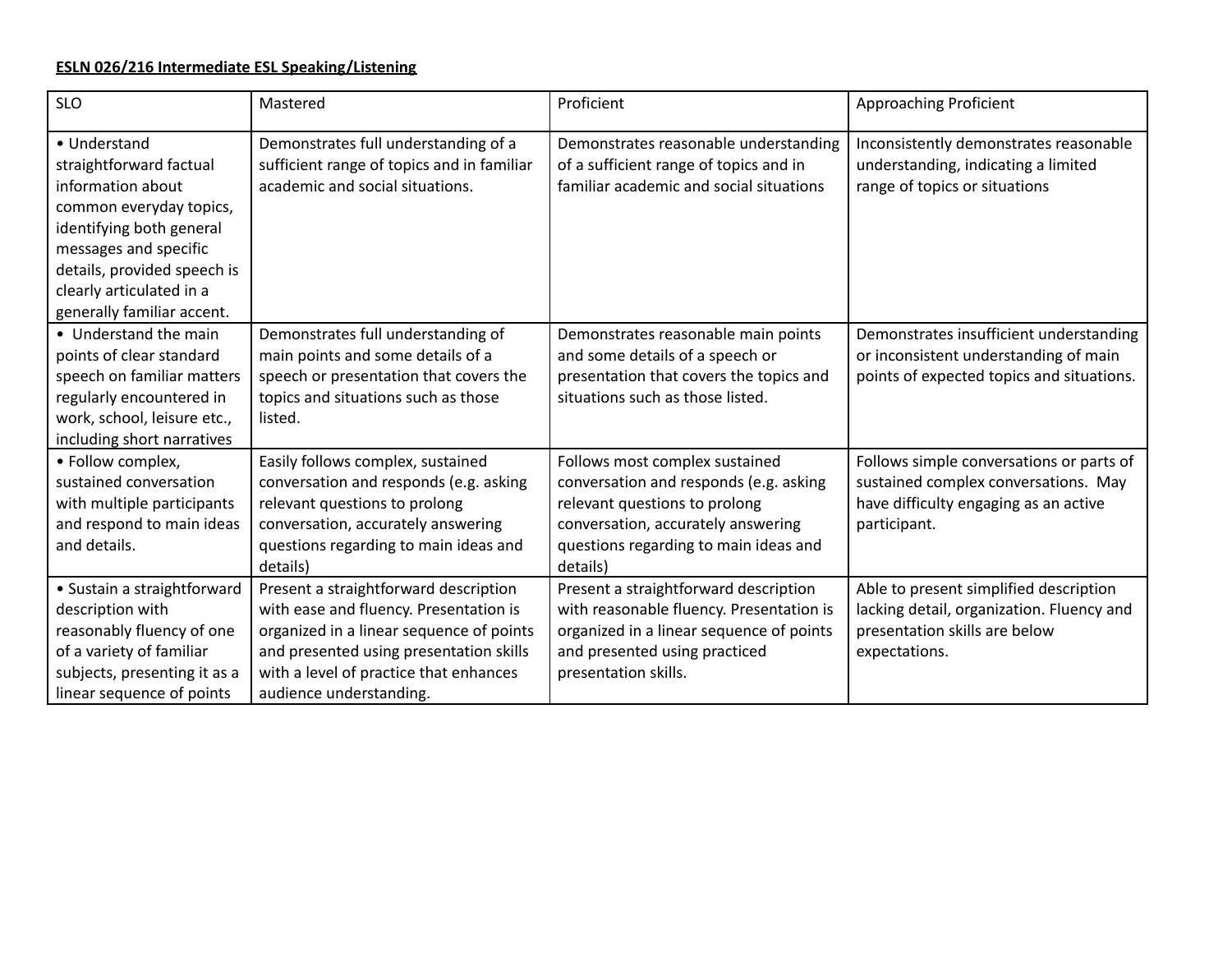## **ESLN 031/311 Advanced ESL Writing**

| <b>SLO</b>                                                                                                                                          | Mastered                                                                                                                                                                                                                                                                                         | Proficient                                                                                                                                                                                                                                                                                                                                        | Approaching Proficient                                                                                                                                                                                                                                                         |
|-----------------------------------------------------------------------------------------------------------------------------------------------------|--------------------------------------------------------------------------------------------------------------------------------------------------------------------------------------------------------------------------------------------------------------------------------------------------|---------------------------------------------------------------------------------------------------------------------------------------------------------------------------------------------------------------------------------------------------------------------------------------------------------------------------------------------------|--------------------------------------------------------------------------------------------------------------------------------------------------------------------------------------------------------------------------------------------------------------------------------|
| · Write a well-developed<br>short essay (e.g., 2 pages<br>typed, double-spaced)                                                                     | Can write clear, detailed official and<br>semi-official texts on a variety of familiar<br>subjects, synthesizing and evaluating<br>information and<br>arguments from a number of sources.<br>Can make a distinction between formal<br>and informal language and academic<br>writing conventions. | Can write clear, detailed official and<br>semi-official texts on a variety of familiar<br>subjects, synthesizing and evaluating<br>information and<br>arguments from a number of sources.<br>Can make a distinction between formal<br>and informal language and academic<br>writing conventions with occasional<br>lapses or inappropriate usage. | Can produce prescribed essays following<br>a memorized pattern, but lacking<br>originality, development or support<br>from information sources.                                                                                                                                |
| • Compose a<br>well-developed,<br>multiple-paragraph essay<br>in a limited amount of<br>time (50 minutes) in class.                                 | Can reliably produce a well-developed,<br>multiple-paragraph essay under time<br>constraints with high-level accuracy,<br>organization and cohesion and evidence<br>of self-correction and revision                                                                                              | Can reliably produce a well-developed,<br>multiple-paragraph essay under time<br>constraints with reasonable accuracy,<br>organization and cohesion and some<br>evidence of self-correction and revision                                                                                                                                          | Able, under time constraints, to produce<br>short essay with limited development.<br>Timed work contains frequent<br>uncorrected errors, limited organization<br>or strictly memorized writing patterns.<br>Time constraints may permit little<br>self-correction or revision. |
| • Summarize and<br>synthesize information<br>from other sources in<br>order to introduce<br>supporting facts,<br>quotations and<br>paraphrases.     | Supports essays with multiple facts,<br>quotations and paraphrases from<br>multiple sources. Elements are<br>organized and worded to enhance<br>impact.                                                                                                                                          | Supports essays with several facts,<br>quotations or paraphrases from multiple<br>sources. Elements are organized and<br>worded following acceptable practices<br>that may be somewhat formulaic or<br>memorized.                                                                                                                                 | Includes little information from outside<br>sources; uses irrelevant information,<br>extended quotations with little<br>interpretation. May fail to follow<br>acceptable wording or academic<br>conventions.                                                                   |
| • Choose appropriate<br>topic and essay format,<br>style and organization.                                                                          | Given assignment parameters, is able to<br>choose an appropriate topic, essay<br>format, style and organization which<br>enhances the reader's understanding<br>and enjoyment of the piece                                                                                                       | Given assignment parameters, is able to<br>choose an appropriate topic, essay<br>format, style and organization which<br>satisfies the reader's understanding and<br>enjoyment of the piece                                                                                                                                                       | Given assignment parameters, is unable<br>to choose an appropriate topic or<br>develop the essay with appropriate<br>format, style or organization.                                                                                                                            |
| • Self-edit and improve<br>readability, sentence-level<br>accuracy, vocabulary<br>choice and style over<br>multiple drafts to an<br>advanced level. | Uses the writing process to produce<br>multiple drafts that show extensive<br>editing and revision over time.                                                                                                                                                                                    | Uses the writing process to produce<br>several drafts that show adequate<br>editing and revision over time.                                                                                                                                                                                                                                       | Relies on one draft, commits repeated<br>errors that show little attention to<br>editing or development.                                                                                                                                                                       |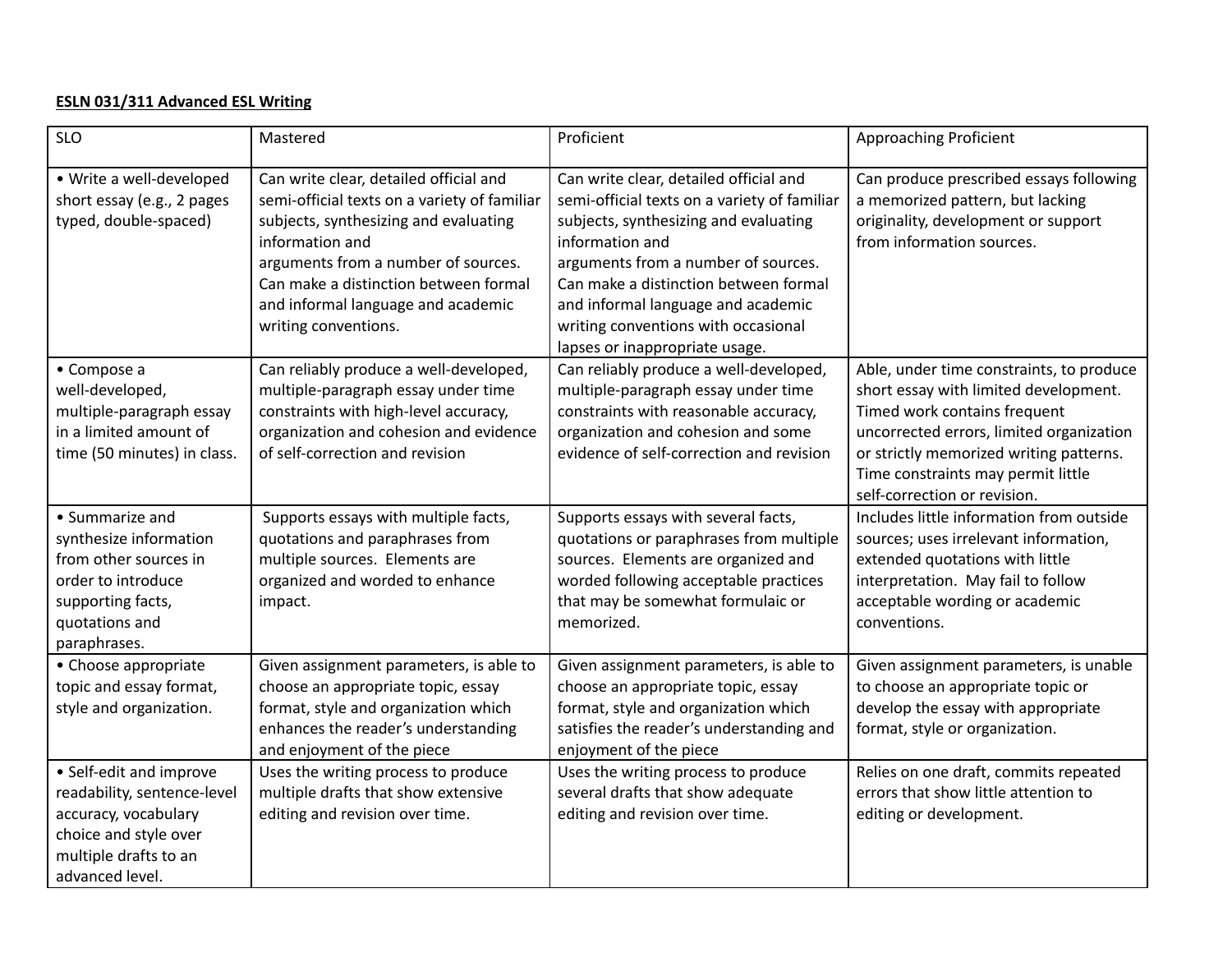#### **ESLN 035/324 Advanced ESL Reading**

| <b>SLO</b>                                                                                                                                                                                                                   | Mastered                                                                                                                                                                                                                                                          | Proficient                                                                                                                                                                                                                                                                                  | <b>Approaching Proficient</b>                                                                                                                                                                      |
|------------------------------------------------------------------------------------------------------------------------------------------------------------------------------------------------------------------------------|-------------------------------------------------------------------------------------------------------------------------------------------------------------------------------------------------------------------------------------------------------------------|---------------------------------------------------------------------------------------------------------------------------------------------------------------------------------------------------------------------------------------------------------------------------------------------|----------------------------------------------------------------------------------------------------------------------------------------------------------------------------------------------------|
| • Read novelette and<br>chapter-length fiction and<br>non-fiction, follow<br>straightforward<br>story-lines, make<br>inferences and draw<br>conclusions based on<br>details and simple<br>rhetorical and textual<br>devices. | Consistently demonstrates full<br>understanding of themes, main ideas<br>and details of longer works of fiction<br>and non-fiction. Demonstrates<br>understanding of story-lines, ability to<br>make inferences and draw conclusions<br>through textual analysis. | Usually demonstrates adequate<br>understanding of themes, main ideas<br>and details of longer works of fiction<br>and non-fiction. Demonstrates<br>adequate understanding of story-lines<br>and shows their ability to make<br>inferences and draw conclusions<br>through textual analysis. | Demonstrates partial understanding of<br>the lengthier texts, or greater to<br>understanding of shorter simplistic texts<br>or subjects. Some misunderstandings<br>may persist despite support.    |
| • Read with a large degree<br>of independence, adapting<br>style and speed of reading<br>to different texts and<br>purposes                                                                                                  | Reads independently from a variety of<br>texts, including unfamiliar topics,<br>vocabulary & idioms and for a variety of<br>purposes.                                                                                                                             | Is comfortable reading a variety of texts,<br>unfamiliar topics, vocabulary & idioms<br>for a variety of purposes                                                                                                                                                                           | Is comfortable reading some topics and<br>types of text that are familiar and<br>known, while requiring substantial<br>support.                                                                    |
| • Demonstrate a broad<br>active reading vocabulary<br>(although may experience<br>some difficulty with<br>low-frequency idioms and<br>specialized terminology.)                                                              | Controls a wide range of vocabulary of<br>frequently occurring words and phrases<br>as well as substantial quantities of<br>academic or specialized terminology and<br>demonstrates ability to glean words<br>from context in readings of familiar<br>topics.     | Controls a wide range of vocabulary of<br>frequently occurring words and phrases<br>and demonstrates ability to glean words<br>from context in readings of familiar<br>topics.                                                                                                              | Demonstrates an adequate range of the<br>most commonly used words and<br>phrases. Newly introduced vocabulary<br>may interrupt comprehension or slow<br>reading.                                   |
| • Read and respond to<br>500-750 word texts such<br>as complex operating<br>instructions, reports and<br>articles of contemporary<br>issues.                                                                                 | Quickly reads and assimilates a variety<br>of texts such as instructions, reports and<br>articles of contemporary issues. Is able<br>to report textual information and<br>respond with questions, critiques and<br>opinions.                                      | Reads and demonstrates understanding<br>of the mentioned texts.                                                                                                                                                                                                                             | Demonstrates some understanding of<br>the mentioned texts. Requires<br>additional time and support to raise<br>level of comprehension. May be weaker<br>in one genre of text or topic than others. |